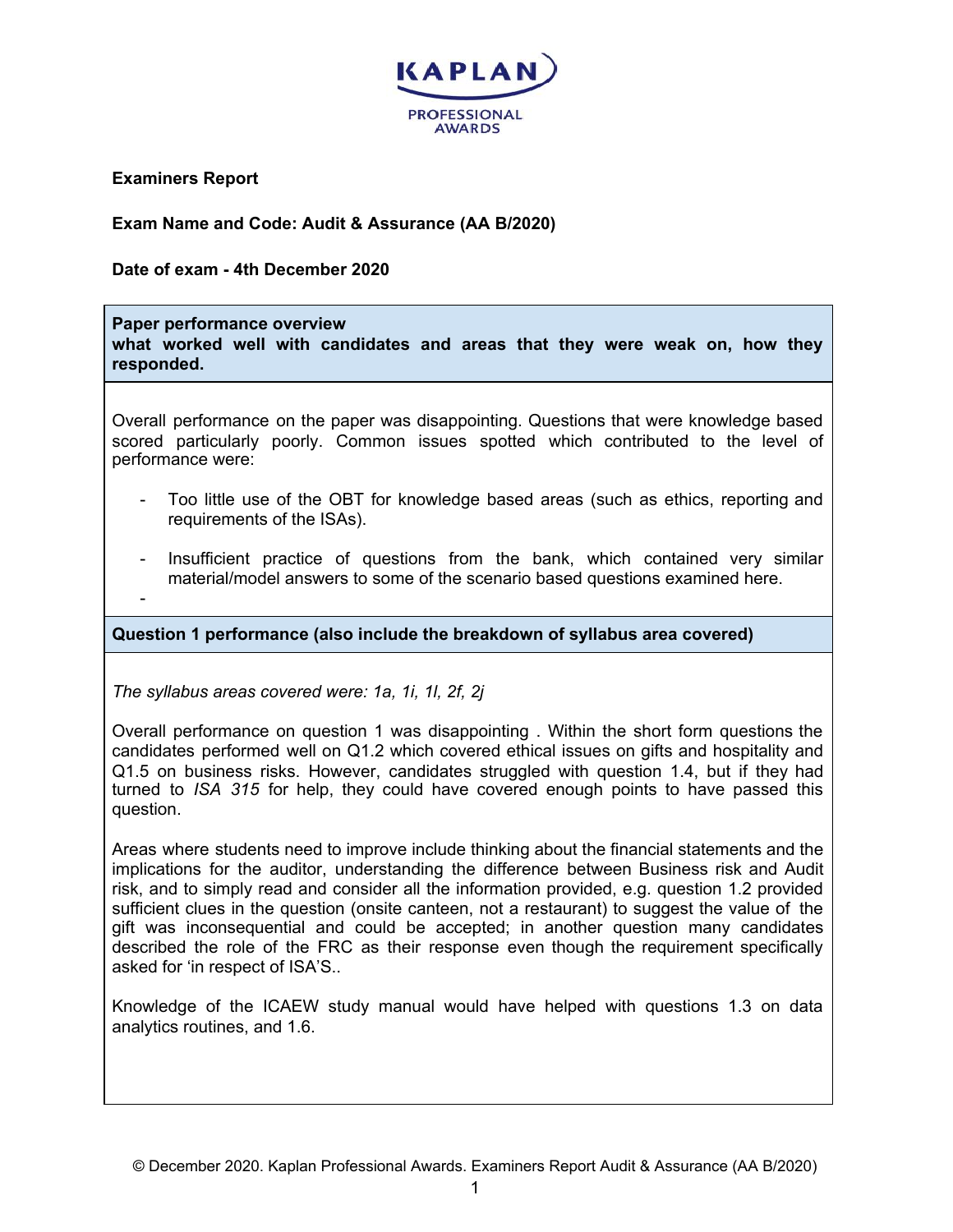## **Question 2 performance (also include the breakdown of syllabus area covered)**

*The syllabus areas covered were: 2j, 3j*

Overall performance on this question was reasonable although there were marked differences across the four requirements within the question.

Performance on requirements 2.1 and 2.2 was disappointing. 2.2 was not attempted satisfactorily with many of the points to answer this, could have been found by reading ISA 610. Candidates should be aware from past paper analysis that there will be 1 or 2 requirements in each exam that cover ISA knowledge, and a well prepared candidate would have had the relevant sections of the ISA already highlighted.

Requirement 2.3 had the highest performance, which was pleasing and an indication that candidates had prepared themselves by practicing on past exam questions. However some candidates failed to separate out the justifications from the procedures and subsequently marks were lost.. Candidates who used the data provided were able to score some analytical procedure marks, improving their overall score. Disappointingly, too few candidates took into account that this was a new client and that the previous auditor had resigned, both of which carried some regularly examined marks with them. Some weaker candidates responded by writing their procedures in a general manner and did not display their understanding well enough to score the marks available.

Performance on 2.4 was adequate. Candidates did not immerse themselves with the scenario provided, and some wasted time by including in their answer point (b) from the scenario, although the requirement made it clear that only an analysis of point (a) was required. Many candidates did not consider the reality of the scenario by suggesting an approved supplier list, which given the infrequent nature of the replacement cycle involved, was not as relevant as obtaining quotes for each bespoke purchase. Those candidates who had practiced management letter questions before, and were familiar with some of the general points which always score marks, tended to perform well on this requirement.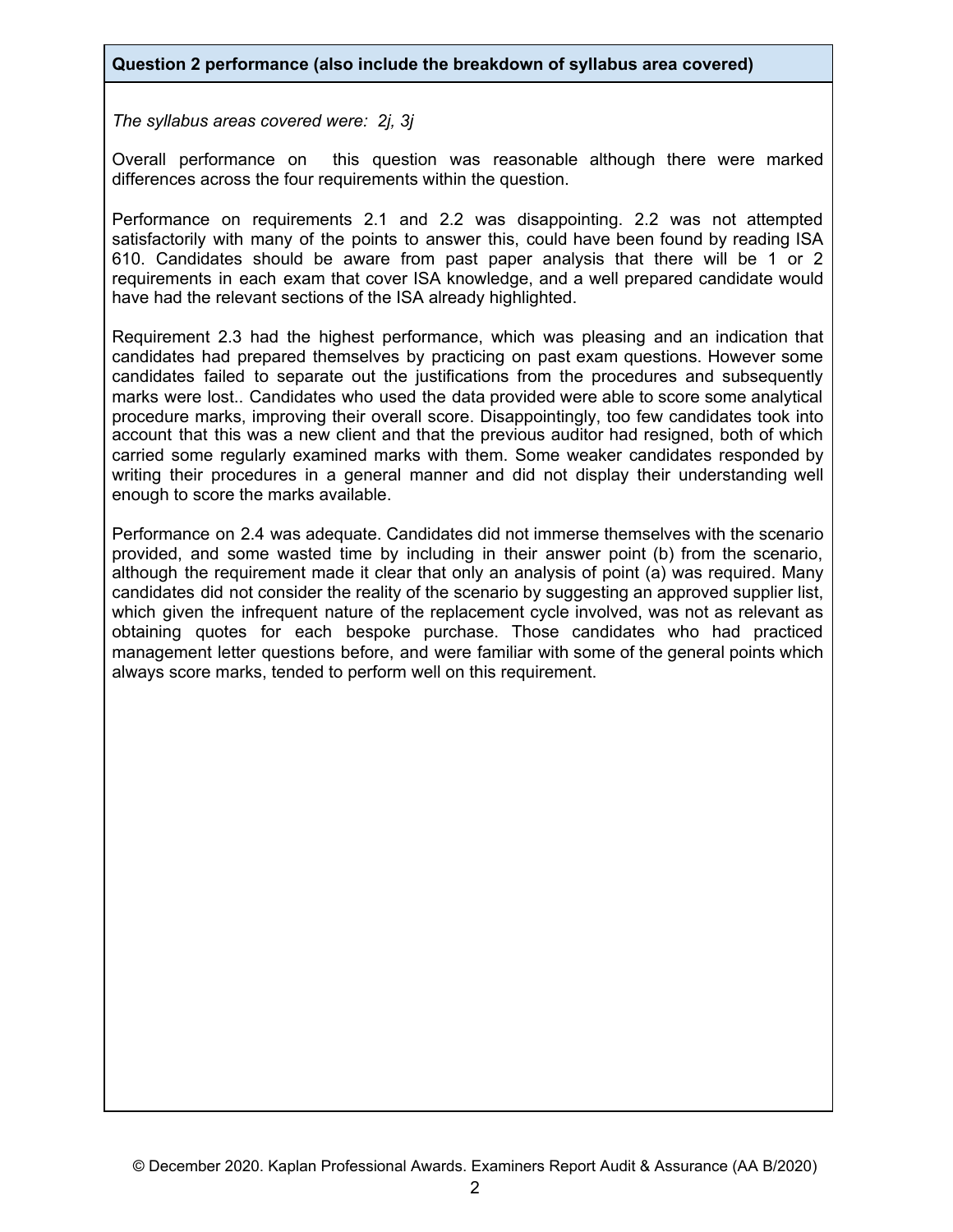*The syllabus areas covered were: 1a; 13, 1i; 2o*

Performance on this question was the weakest and disappointing given that it covered ethics, an area where the candidates have historically scored well and have access to many practice questions .

Requirement Q3.1 performed well, however, some candidates failed to see the clue in the requirement that said "as per the Ethical Standard".

Q3.2 required the candidate to assess the ethical and professional issues raised in three scenarios, performance was weak against this question. The overarching issue was that candidates did not understand the timeline of the scenarios in that these were all completed audits. The actions recommended were often unrealistic or ignored the wider issues contributing to the problems. The actions that should have been considered included review of the firm's policies in the relevant areas and retraining of staff.

The first scenario involved a lack of briefing of an audit team and lack of supervision during the audit. The second scenario involved an ongoing client which became listed in the year but where the audit firm had not changed its acceptance procedures as a result. If candidates had listed the ethical requirements around listed clients, they would have scored well. The final scenario involved a member of an audit team trying to sell additional services to a client for which they'd earn a bonus as part of the firm's remuneration policy. If candidates had considered the ethical issues around the service being provided, irrespective of the bonus, and the management and self review threats created, they would have scored well. Candidates lacked understanding of the rules around bonuses based on bringing new work to the firm. Many candidates suggested the individual, or the engagement partner should be disciplined for the bonus, when the issue was with a firm wide policy that needed amending.

## **Question 4 performance (also include the breakdown of syllabus area covered)**

*The syllabus areas covered were: 3b; 3h*

This question had the best performance overall, completion and reporting questions tend to score well.

Q4.1 required an explanation of going concern factors in a scenario and recommend procedures the auditor should perform to assess the company's going concern status.

Weaker candidates tended to list facts they had found in the scenario, which scored basic marks, but did not go on to explain why that raised going concern issues.

Q4.2 performed the best, a few candidates who did not score well displayed two issues:

- A scattergun approach to the question, rather than separating out the two potential outcomes
- Using the word "disagreement" which is no longer current terminology. Candidates are advised to use "material misstatement" when describing the reason for a modified opinion for this reason.